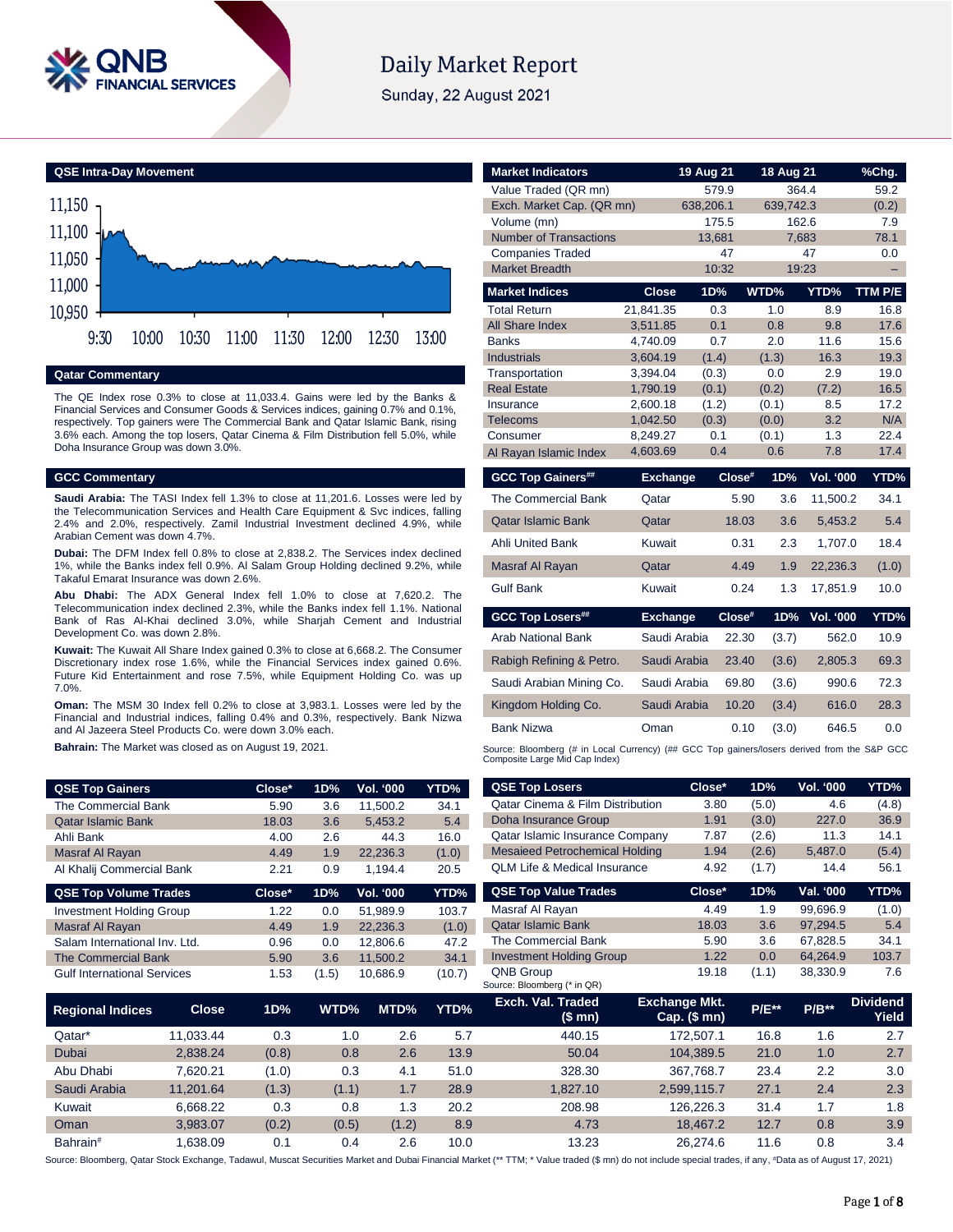## **Qatar Market Commentary**

- The QE Index rose 0.3% to close at 11,033.4. The Banks & Financial Services and Consumer Goods & Services indices led the gains. The index rose on the back of buying support from GCC, Arab and foreign shareholders despite selling pressure from Qatari shareholders.
- The Commercial Bank and Qatar Islamic Bank were the top gainers, rising 3.6% each. Among the top losers, Qatar Cinema & Film Distribution fell 5.0%, while Doha Insurance Group was down 3.0%.
- Volume of shares traded on Thursday rose by 7.9% to 175.5mn from 162.6mn on Wednesday. Further, as compared to the 30-day moving average of 150.6mn, volume for the day was 16.5% higher. Investment Holding Group and Masraf Al Rayan were the most active stocks, contributing 29.6% and 12.7% to the total volume, respectively.

| <b>Overall Activity</b>        | Buy %* | Sell %* | Net (QR)         |
|--------------------------------|--------|---------|------------------|
| Qatari Individuals             | 28.10% | 35.79%  | (44, 569, 647.3) |
| <b>Qatari Institutions</b>     | 16.70% | 24.61%  | (45,861,390.5)   |
| Qatari                         | 44.80% | 60.39%  | (90, 431, 037.8) |
| <b>GCC Individuals</b>         | 0.56%  | 0.40%   | 899,322.0        |
| <b>GCC</b> Institutions        | 4.14%  | 1.55%   | 15,016,009.1     |
| <b>GCC</b>                     | 4.70%  | 1.95%   | 15,915,331.1     |
| Arab Individuals               | 8.24%  | 7.24%   | 5,760,831.9      |
| <b>Arab Institutions</b>       | 0.01%  | 0.02%   | (32, 112.5)      |
| Arab                           | 8.25%  | 7.26%   | 5,728,719.4      |
| <b>Foreigners Individuals</b>  | 2.61%  | 3.42%   | (4,691,844.7)    |
| <b>Foreigners Institutions</b> | 39.64% | 26.97%  | 73,478,832.1     |
| <b>Foreigners</b>              | 42.25% | 30.39%  | 68,786,987.4     |

Source: Qatar Stock Exchange (\*as a % of traded value)

# **Ratings, Earnings Releases and Global Economic Data**

## **Ratings Updates**

| Company                           | <b>A</b> dency | Market | Tvpe*             | Old Rating  | <b>New Rating</b> | <b>Rating Change</b> | <b>Outlook</b>  | <b>Outlook Change</b> |
|-----------------------------------|----------------|--------|-------------------|-------------|-------------------|----------------------|-----------------|-----------------------|
| <b>Kuwait Projects</b><br>Holding | Moody's        | Kuwait | LT – CPR. LTR. PD | $Ba1/-/Ba1$ | Ba2/Ba2/Ba2       |                      | <b>Negative</b> | -                     |

Source: News reports, Bloomberg (\* LT – Long Term, LTR – Long Term Rating, PD – Probability of Default, CPR – Corp Family Rating)

## **Earnings Releases**

| <b>Company</b>                                                   | <b>Market</b> | <b>Currency</b> | Revenue (mn)<br><b>2Q2021</b> | % Change<br><b>YoY</b> | <b>Operating Profit</b><br>(mn) 2Q2021 | % Change<br>YoY | <b>Net Profit</b><br>(mn) 2Q2021 | $\frac{9}{6}$<br><b>Change</b><br>YoY |
|------------------------------------------------------------------|---------------|-----------------|-------------------------------|------------------------|----------------------------------------|-----------------|----------------------------------|---------------------------------------|
| Sadr Logistics Co.                                               | Saudi Arabia  | <b>SR</b>       | 16.1                          | 49.0%                  | 0.7                                    | $-56.8%$        | 0.2                              | $-84.2%$                              |
| Wafrah For Industry And<br>Development Co.                       | Saudi Arabia  | <b>SR</b>       | 15.1                          | $-11.5%$               | (2.8)                                  | N/A             | (2.6)                            | N/A                                   |
| Saudi Marketing Co.                                              | Saudi Arabia  | <b>SR</b>       | 417.0                         | $-26.4%$               | 14.4                                   | $-48.7%$        | 4.5                              | $-76.5%$                              |
| Al-Baha Investment and<br>Development Co.                        | Saudi Arabia  | <b>SR</b>       | 2.8                           | $-3.0%$                |                                        |                 | (0.6)                            | N/A                                   |
| Saudi Fisheries Co.                                              | Saudi Arabia  | <b>SR</b>       | 9.8                           | $-4.1%$                | (8.3)                                  | N/A             | (9.6)                            | N/A                                   |
| Al Hassan Ghazi Ibrahim Shaker<br>Co.                            | Saudi Arabia  | <b>SR</b>       | 289.5                         | 8.1%                   | 14.4                                   | 98.7%           | 10.8                             | 42.3%                                 |
| Filing & Packing Materials<br>Manufacturing Co.                  | Saudi Arabia  | <b>SR</b>       | 58.8                          | 30.1%                  | (3.3)                                  | N/A             | (5.2)                            | N/A                                   |
| Arabian Centres Co.                                              | Saudi Arabia  | <b>SR</b>       | 510.7                         | 7.3%                   | 214.5                                  | $-19.8%$        | 126.3                            | $-17.5%$                              |
| Saudi Arabian Amiantit Co.                                       | Saudi Arabia  | <b>SR</b>       | 111.1                         | 33.6%                  | (47.8)                                 | N/A             | (59.1)                           | N/A                                   |
| Alujain Holding Corp.                                            | Saudi Arabia  | <b>SR</b>       | 5.3                           | 101.1%                 | 93.4                                   | $-49.0%$        | 92.0                             | $-49.7%$                              |
| Tourism Enterprise Co.                                           | Saudi Arabia  | <b>SR</b>       | 4.8                           | 123.6%                 | (12.4)                                 | N/A             | (13.2)                           | N/A                                   |
| Raydan Food Co.                                                  | Saudi Arabia  | <b>SR</b>       | 35.0                          | 49.4%                  | (2.8)                                  | N/A             | (4.1)                            | N/A                                   |
| Naseej International Trading Co.                                 | Saudi Arabia  | <b>SR</b>       | 65.9                          | 78.1%                  | (1.3)                                  | N/A             | (5.0)                            | N/A                                   |
| Abdulmohsen Alhokair Group for<br><b>Tourism and Development</b> | Saudi Arabia  | <b>SR</b>       | 182.7                         | 52.7%                  | (31.4)                                 | N/A             | (70.0)                           | N/A                                   |
| Al Jouf Cement Co.                                               | Saudi Arabia  | <b>SR</b>       | 53.7                          | $-4.9%$                | 13.5                                   | 46.8%           | 8.1                              | 12.0%                                 |
| <b>National Gas &amp; Industrialization</b><br>Co.               | Saudi Arabia  | <b>SR</b>       | 467.8                         | $-2.5%$                | 16.5                                   | N/A             | 36.5                             | 58.0%                                 |
| Fawaz Abdulaziz Alhokair Co.                                     | Saudi Arabia  | <b>SR</b>       | 1,700.7                       | 201.1%                 | 128.2                                  | N/A             | 45.7                             | N/A                                   |
| Abdullah Al Othaim Markets Co.                                   | Saudi Arabia  | <b>SR</b>       | 2,171.3                       | $-15.7%$               | 55.4                                   | $-62.5%$        | 47.9                             | $-61.7%$                              |
| Arabian Pipes Co.                                                | Saudi Arabia  | <b>SR</b>       | 124.1                         | 173.3%                 | (13.1)                                 | N/A             | (13.1)                           | N/A                                   |
| <b>Tabuk Agricultural</b><br>Developmental Co.                   | Saudi Arabia  | <b>SR</b>       | 32.8                          | $-12.0%$               | (22.8)                                 | N/A             | (23.7)                           | N/A                                   |
| <b>Emaar The Economic City</b>                                   | Saudi Arabia  | <b>SR</b>       | 88.0                          | $-38.5%$               | (150.0)                                | N/A             | (178.0)                          | N/A                                   |
| Basic Chemical Industries Co.                                    | Saudi Arabia  | <b>SR</b>       | 118.6                         | $-9.6%$                | 16.5                                   | $-6.5%$         | 14.6                             | $-4.4%$                               |

Source: Company data, DFM, ADX, MSM, TASI, BHB.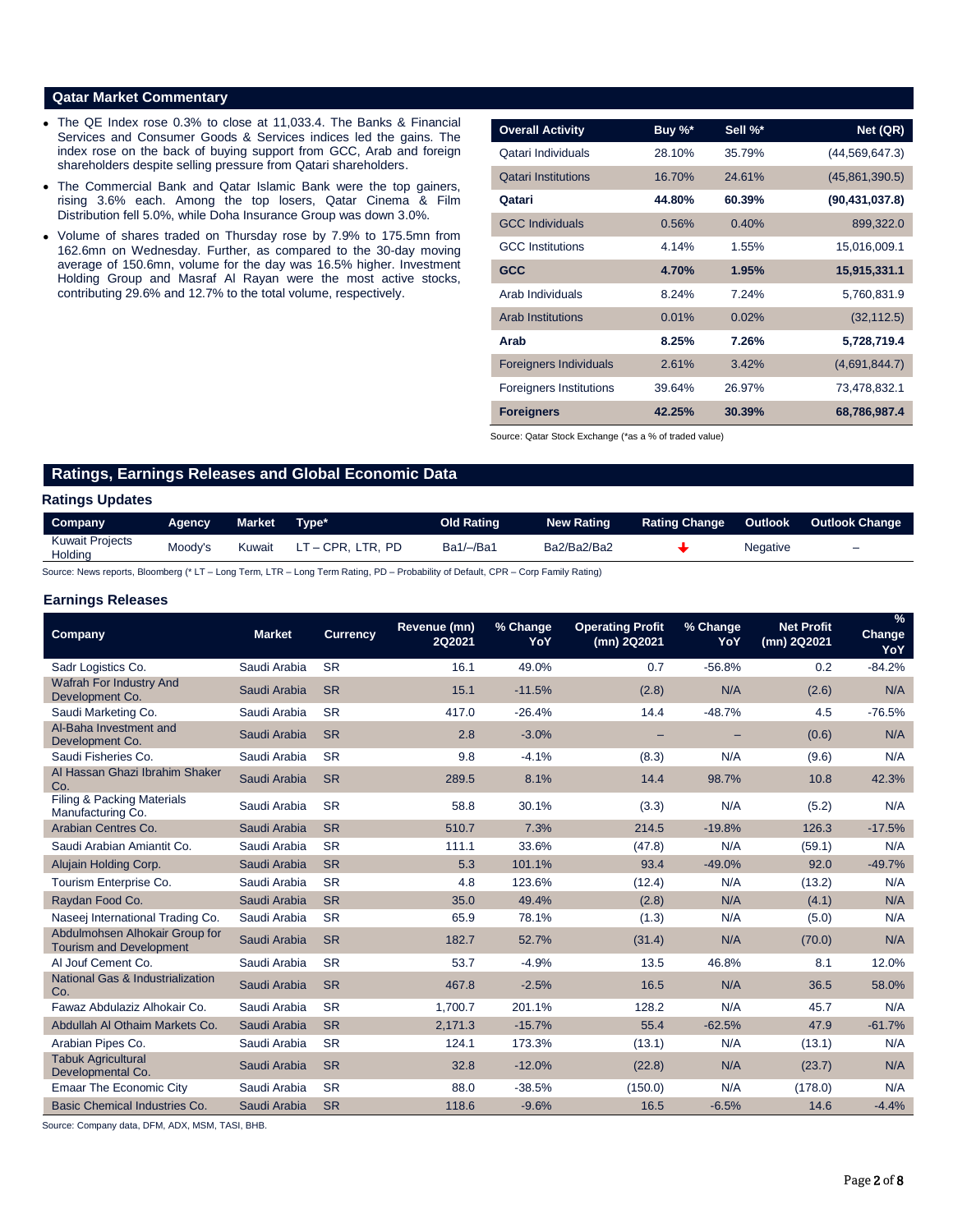## **Global Economic Data**

| <b>Date</b> | <b>Market</b> | <b>Source</b>                                   | <b>Indicator</b>                 | Period | Actual   | <b>Consensus</b>         | <b>Previous</b> |
|-------------|---------------|-------------------------------------------------|----------------------------------|--------|----------|--------------------------|-----------------|
| $08-19$     | US            | Department of Labor                             | Initial Jobless Claims           | 14-Aug | 348k     | 364k                     | 377k            |
| $08-19$     | US            | Department of Labor                             | <b>Continuing Claims</b>         | 07-Aug | 2820k    | 2800k                    | 2899k           |
| $08-19$     | US            | Mortgage Bankers Association                    | Mortgage Delinguencies           | 2Q     | 5.47%    | $\overline{\phantom{0}}$ | 6.38%           |
| $08-19$     | <b>US</b>     | <b>Mortgage Bankers Association</b>             | <b>MBA Mortgage Foreclosures</b> | 2Q     | 0.51%    | -                        | 0.54%           |
| 08-20       | Germany       | <b>German Federal Statistical Office</b>        | <b>PPI MoM</b>                   | Jul    | 1.90%    | 0.80%                    | $1.30\%$        |
| 08-20       | Germany       | <b>German Federal Statistical Office</b>        | PPI YoY                          | Jul    | 10.40%   | 9.20%                    | 8.50%           |
| 08-20       | Japan         | Ministry of Internal Affairs and Communications | Natl CPI YoY                     | Jul    | $-0.30%$ | $-0.40%$                 | 0.20%           |

Source: Bloomberg (s.a. = seasonally adjusted; n.s.a. = non-seasonally adjusted; w.d.a. = working day adjusted)

# **News**

- **Qatar QNBK seeks shareholder approval to increase non-Qatari share ownership limit to 100% –** QNB Group (QNBK) intends to recommend to the Extraordinary General Assembly of the Bank, to approve increasing the percentage of non-Qatari ownership in the Company's capital to 100% instead of 49% in accordance with the applicable laws and subject to approval of the concerned regulators. An Extraordinary General Assembly will be convened to present and approve the proposed amendment to QNB's Articles' of Association by adding an agenda item in respect of the above after securing the appropriate regulatory approvals of the proposed amendment. QNB Group will disclose the date and venue of the Extraordinary General Assembly in due course. (QSE)
	- **BLDN to sign Ukraine MOU this month –** Qatari dairy company Baladna (BLDN) will not pass on rising freight and raw-material costs to customers and will instead look to become more efficient, Managing Director Ramez al-Khayyat said in an interview with Bloomberg Television. Ukraine deal will be similar to company's recent agreement to produce milk in Malaysia. Business will get "better and better" this year. Baladna has a five-year strategy to reduce plastics in its packaging. (Bloomberg)
	- **ORDS to discontinue Shahry Me service –** Ooredoo (ORDS) will be discontinuing the Shahry Me service, giving existing customers the option of migrating to either Hala or Shahry. The Shahry Me service will be discontinued with effect from September 22, 2021 and customers are requested to migrate to Hala or Shahry before this date. There will be no charges on migrating from Shahry Me to Hala or Shahry. Customers who do not opt for Hala or Shahry on or before September 20, 2021 will be migrated to Hala. These changes are in accordance with the general Terms & Conditions of the service (Gulf-Times.com)
	- **Airtel Africa: First Closing of Airtel Money Investment by QIA –** Airtel Africa announces first closing relating to the Airtel Money minority investment transaction with Qatar Investment Authority affiliate Qatar Holding. QIA invested \$150mn in secondary purchase of AMC BV shares from Airtel Africa subsidiary. Further \$50mn to be invested at second close upon further transfers of mobile money operations into AMC BV. (Bloomberg)
	- **HSBC Qatar launches mobile payments for customers, merchants –** HSBC Qatar has launched mobile payments and collection services for both its personal and corporate customers, as part of its ongoing investment into digitizing banking services. The upgrades will simplify financial inclusion for the unbanked sector and visitors in Qatar, which is closely aligned with the bank's strategy and the ambitions of the regulator and financial sector in the country. (Gulf-Times.com)
	- **Hamad Medical Corporation, Qatar Pharma Pharmaceutical Industries sign agreement for the supply of medicines –**

Under the patronage of the Ministry of Commerce and Industry, Hamad Medical Corporation and Qatar Pharma Pharmaceutical Industries signed a three year framework contract agreement for the supply of medicines and other medical supplies. This agreement comes within the framework of the joint efforts of the Ministry of Commerce and Industry and Hamad Medical Corporation to support national industries and to underscore the ability of local products to ensure Qatar's self-sufficiency. On signing the agreement, HE Mohamed Hassan Al-Malki, assistant undersecretary (Industry Affairs) stressed that this cooperation came within the framework of the Ministry's eff orts aimed at supporting the role of national companies in achieving Qatar's self-sufficiency in its various sectors, especially in pharmaceutical industries, which represents one of the vital sectors at the national and international levels. The initiative represents a true partnership with the private sector, and supports the economic growth of non-oil sectors, in line with the economic diversification plans pursued by Qatar to achieve the objectives of its National Vision 2030 and Qatar National Manufacturing Strategy 2018-2022, Al-Malki added. (Gulf-Times.com)

- **Qatar's hotel industry records growth in June –** The hospitality sector in Qatar is booming and has gained momentum which is evident by the increase in hotel and hotel apartment occupancy rates. In June, the performance among the hotels of all categories ranging from five star to two and one star have seen rise in occupancy rates and revenue per available room, according to the Planning and Statistics Authority (PSA) report. The report noted that the three star hotels registered the highest occupancy rate in June due to gradual easing of COVID-19 restrictions which has led to increase in hotel visitors and guests. The occupancy rate of three star hotels has surged to 82% in June this year compared to 76% in May 2021 and 57% in June last year. The five star hotels occupancy rate has risen to 59% in June 2021 from 48% in May of the same year. Similarly, the occupancy rate of four star hotels has jumped to 59% in June when compared to 49% in May. In case of two and one star, the hotels' occupancy rates stood at 71% in June this year from 56% in the previous month of 2021. (Peninsula Qatar)
- **BNP Paribas: Qatar's 'modest' economic rebound seen in 2021 –** Qatar's economy is likely to return to growth, but the rebound will remain "modest" this year, according to BNP Paribas. Oil and gas production is likely to increase only slightly, but progress in the vaccination campaign and the benefits of the lifting of sanctions should boost growth in the second half, BNP Paribas' economic research said in its second quarter report. GDP will probably return to 2019 levels in 2022, with the expected ending of restrictions relating to the pandemic and the knock-on effects of hosting the football World Cup (FIFA World Cup Qatar 2022). Non-oil GDP has been the main engine of growth over the last decade, but over the medium term the oil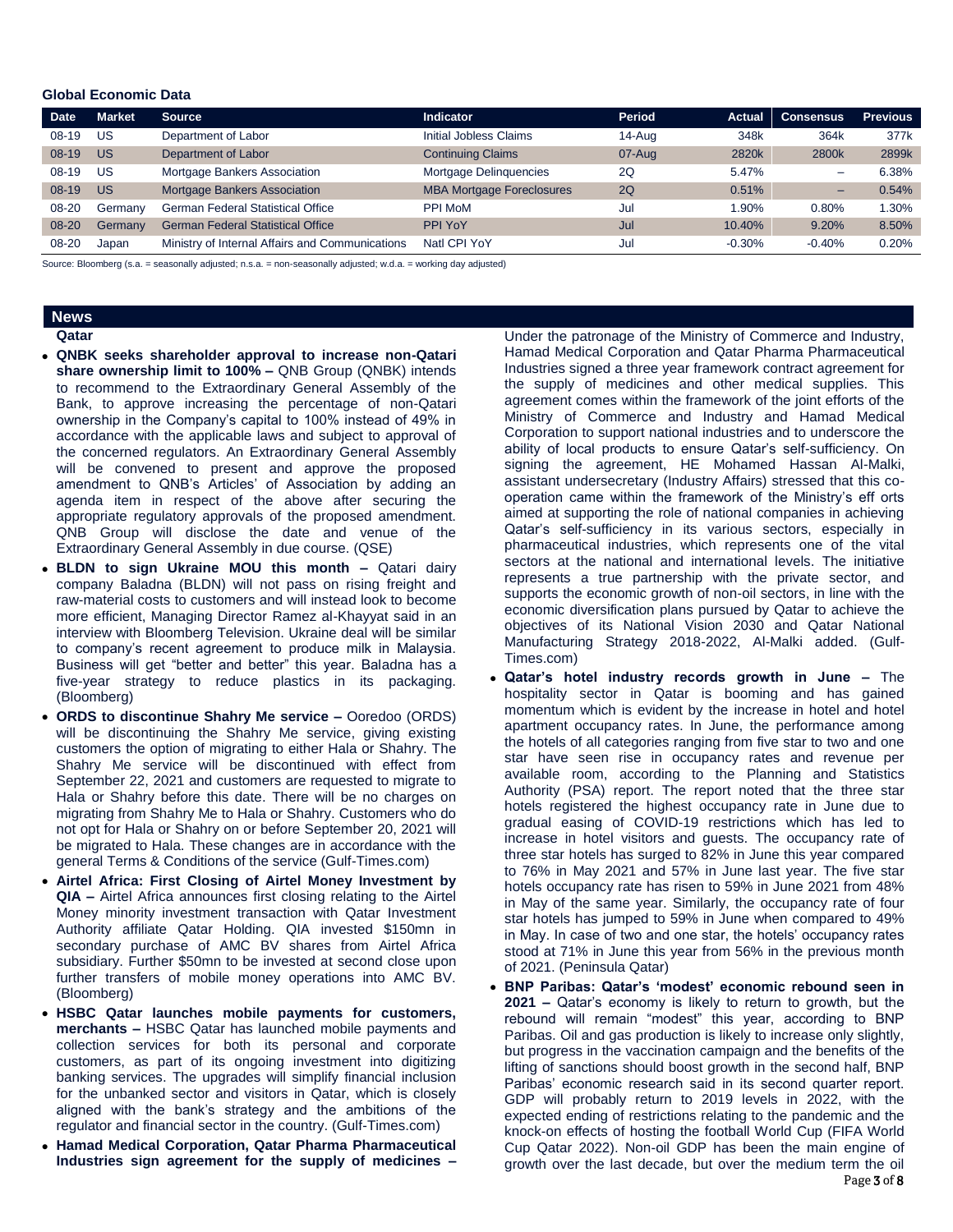and gas sector will take over as the main source of growth due to the development of substantial liquefied natural gas (LNG) production capacity, BNP Paribas noted. Production is likely to grow by 60% by 2027. Growth prospects in non-hydrocarbon sectors will be more limited, given the small size of Qatar's population and the limited attractiveness of its economy outside the oil and gas sector. The main sources of economic diversification remain in the downstream sectors of the oil and gas industry. (Gulf-Times.com)

- **Fitch Solutions: Brent crude to average \$66 per barrel in 2021 –** Fitch Solutions has held its Brent forecast at an annual average of \$66 per barrel for 2021, although the balance of risk is now skewed to the upside. "After a breakthrough at a key resistance level of \$70/b, tight supplies and key indicators point to further gains. Vaccination rates continue to climb, and easing restrictions are increasing fuel consumption," Fitch Solutions said in its Middle East Monitor. Emerging markets will see the recovery in fuel consumption pushed to 2022 on the back of delayed vaccinations. Seasonal consumption is anticipated to be higher than normal given the dearth of international travel increasing miles driven domestically. The potential return of Iranian barrels remains the key supply-side risk, with OPEC+ increasing output in June and July and little chance of a rapid recovery in US shale. In terms of energy prices and Qatar, Fitch Solutions said, Qatar's fiscal position will benefit from rising energy prices on the back of a global economic recovery. A combination of tight supply management of oil markets by OPEC+ coupled with a pick-up in the global vaccinations and bullish market sentiment have already prompted a rebound in global energy prices, with Brent trading at \$68.7/ barrel on May 25, from an average of \$43.2/b in 2020. The coming online of a new phase of the Barzan gas field in 1Q2021 will also contribute to the country's growth in revenues, with Fitch Solutions' Oil & Gas team forecasting gas output to increase 5.0% in 2021. As hydrocarbons account for over 80% of the total revenues, with the majority stemming from natural gas exports, the combined increase in hydrocarbon prices and production will offer significant tailwinds to Qatar's fiscal intakes. Thus, Fitch Solutions' forecast oil revenues to bounce back from a 21.6% contraction in 2020 to a 30.5% growth in 2021. (Gulf-Times.com)
- **QCB's official reserves at QR149.04bn in June 2021 –** The gold reserves and balances with foreign banks were seen considerably outpacing the Qatar Central Bank's (QCB) total official reserves in June this year, according to the banking regulator's data. The QCB's total official reserves were seen growing less than 1% YoY to QR149.04bn in June 2021. In the case of balances with foreign banks, they saw 32.86% surge YoY to QR42.49bn or 28.51% of the total official reserves at the end of June 2021. It saw its peak in May this year, when the balances with foreign banks amounted to QR54.33bn. The gold reserves expanded 31.03% YoY to QR12.33bn in June this year. This constituted more than 8% of the central bank's total official reserves in the review period. Between June 2020 and 2021, the gold assets of the QCB peaked in May this year, when its level was at QR12.64bn. One of gold's primary roles for central banks is to diversify their reserves. The banks are responsible for their nations' currencies, but these can be subject to swings in value depending of the perceived strength or weakness of the underlying economy. The special drawing rights (SDRs) shot up 3.7% YoY to QR1.96bn in June 2021. The SDRs are interest-bearing international reserve assets created by the International Monetary Fund in 1969 to supplement other reserve assets of member countries. The SDRs are used by developing countries to strengthen their currency reserves without the need to borrow at high-interest rates or run current

account surpluses at the detriment of economic growth. However, foreign securities reported 11.65% shrinkage YoY to QR92.26bn or 61.9% of the total official reserves in the review period. Its peak was recorded in June 2020 when the levels were at QR104.43bn. A 1.44% increase in other liquid assets in foreign currency to QR56.36bn helped the central bank's total reserves expand 1.05% YoY to QR205.4bn in June 2021. The other liquid assets in foreign currency were seen peaking in June 2021. Within the commercial banks, their overseas investments were seen rising 0.18% YoY to QR56.89bn in June 2021. The dues from overseas banks amounted to QR98.4bn, which reported 12.65% increase in June 2021 on a yearly basis. The central bank's net foreign assets amounted to QR148.13bn at the end of June, 2021, representing a 0.89% increase YoY. (Gulf-Times.com)

- **PM inspects arrangements for election candidates registration –** Prime Minister and Minister of Interior H E Sheikh Khalid bin Khalifa bin Abdulaziz Al Thani inspected arrangements at the central headquarters of the candidates' committee of the Shura Council elections at Qatar University, to ensure that all preparations for registering candidates are in place. The registration of candidates will start on Sunday, August 22, and will continue until August 26. The Prime Minister and Minister of Interior was accompanied by a number of ranking officials of the Ministry of Interior, officials from the Supervisory Committee and the executive committees concerned with the Shura Council. (Peninsula Qatar)
- **High rents among financial woes of small businesses in Qatar –** The high cost of rents in Qatar continues to add to the financial burden of some owners of small businesses here, who failed to recover "not even 50%" of their losses after the COVID-19 pandemic caused worldwide economic disruptions last year, it is learnt. "Last year's lockdown and closure of different types of businesses adversely affected revenues. Even with the steady opening of markets and gradual lifting of Covid-19 restrictions, many establishments are barely making it and could hardly break even," a business owner lamented. He said that commercial enterprises have to contend with various economic factors. And given the current circumstances, it is "economically challenging to meet financial obligations with only a small income," he emphasized. The high cost of rents was among the main reasons why small businesses in Qatar, such as barbershops, hardware stores, tea stalls, restaurants, and grocery stores, have folded up this year and in 2020, according to the business owner. At the height of the pandemic last year, some enterprises got a three-month respite from paying rents. (Gulf-Times.com)
- **20% car charging stations to be powered by clean energy –** In support of country's efforts to achieve sustainability goals and cut its carbon footprint, Qatar General Electricity and Water Corporation (Kahramaa) has announced that 20% of electric charging stations will rely on renewable and clean energy. "In line with sustainability goals stated in Qatar National Vision 2030, Kahramaa continues, through National Program for Conservation and Energy Efficiency (Tarsheed), to enhance the infrastructure of electric vehicles' charging stations, as 20% of these stations are intended to be powered by renewable energy," Kahramaa said in a tweet. To serve the purpose, first 'Tarsheed Photovoltaic Station for Energy Storage and Charging Electric Vehicles' has already been installed at Kahramaa Complex at Mesaimeer. The station charges vehicles with electricity produced from solar energy via 216 photovoltaic panels spread over 270 meters, equal to the row for 24 car spaces. The aim of this station is to reduce the harmful carbon emissions by encouraging the usage of the solar energy as well as disseminating the use of electric cars in Qatar via providing a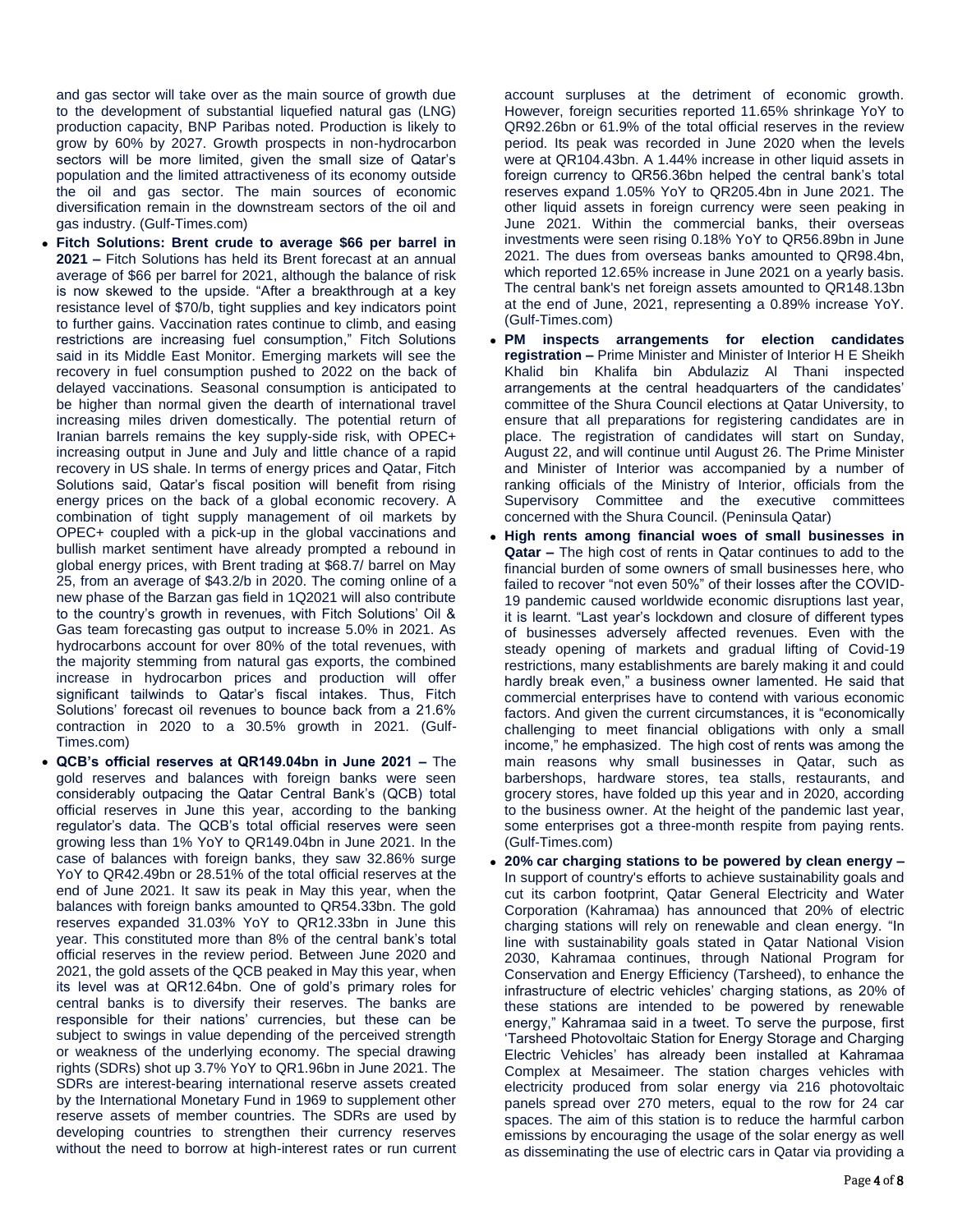unique infrastructure for electric charging stations to achieve sustainability in line with QNV2030. (Peninsula Qatar)

- **Qatar's incubators fostering innovative businesses –** Through a number of incubators, Qatar has succeeded in creating conducive environment for the growth of innovative businesses in the country. The Government Communications Office (GCO) has also highlighted Qatar's efforts to foster technological transformation. "The State of Qatar is home to a number of incubators that foster digital transformation. This encouraging environment supports enterprises and innovative businesses, as well as the wider Qatari economy," the GCO said in a tweet with a video highlighting the role of Qatar Science and Technology Park (QSTP) and Qatar Business Incubation Center (QBIC). It said that Qatar has launched many programs to support technological innovation. The Qatar Science and Technology Park (QSTP) was founded to encourage research and technological entrepreneurship. (Peninsula Qatar)
- **FINA Chief Al Musallam: Doha has all capabilities to deliver 2023 Worlds –** Husain Al Musallam, who was elected as the new president of the international swimming federation (FINA) in June in Doha, returned to Qatar's capital on Friday for a coordination meeting with Qatar Swimming Association – the hosts for the 2023 FINA Aquatics World Championships. The top Kuwaiti official met Qatar Swimming Association President Khaleel Al Jabir and others in an hour-long meeting at the Hamad Aquatic Centre, where different aspects of the mega event's organization were discussed. "This meeting was primarily to discuss about preparations for the 2023 Worlds, based on the organizers' fantastic plan. We now need to work together to deliver the event efficiently," he told Inside Qatar in an interview. "Doha has all capabilities to deliver the 2023 Worlds as the best-ever in history. All of Qatar's facilities are in place, and they've the experience to host mega events. We just need to coordinate on the work as we move forward," he added. (Qatar Tribune)
- **Shura Council elections: Registration for candidates to begin today –** The second phase of the electoral process for the next Shura Council elections will start today after the success of the first phase. From today, the Supervisory Committee for the Shura Council elections will start receiving candidates' registrations. The applications for registration of candidates will continue for five days from Sunday (August 22) to Thursday (August 26). (Peninsula Qatar)

## **International**

 **US leading indicator points to further economic recovery in July –** A gauge of future US economic activity increased in July, suggesting the economy continued to expand from the recession caused by the coronavirus pandemic even in the face of a resurgence in cases fueled by the Delta variant. The Conference Board on Thursday said its index of leading economic indicators (LEI) rose 0.9% last month to 116.0. Economists polled by Reuters had expected an increase of 0.8%. Even though the US economy is forecast to grow this year at its fastest pace since the 1980s, there are signs the recovery could be cooling off. Supply-chain bottlenecks continue to slow manufacturing growth, and consumer sentiment plummeted in early August to a decade-low as Americans gave faltering outlooks on everything from personal finances to inflation and employment. Meanwhile, consumer price increases slowed in July, the Labor Department said last week, but inflation overall remained at a historically high level amid supplychain disruptions as well as stronger demand for travel-related services. (Reuters)

- **UK July retail sales drop amid soccer frenzy and COVID 'pingdemic' –** British retail sales unexpectedly fell in July, official data showed on Friday, suggesting at least some consumers skipped shopping to follow England's run in the Euro 2020 soccer tournament, or stayed at home due to rising COVID-19 cases. Retailers reported that the tournament - in which England reached the final - and bad weather kept shoppers away from stores, the Office for National Statistics said. Sales volumes fell by 2.5% from June, the biggest drop since January when Britain returned to lockdown. Economists polled by Reuters had expected a 0.4% month-on-month rise. An ONS official said there had been no feedback from retailers that worries about rising coronavirus cases were behind the drop in sales. But analysts said the size of the fall probably reflected the impact of the fast-spreading Delta variant and the requirement for hundreds of thousands of people to isolate after being "pinged" by a government tracing app. The self-isolation requirement for contacts of someone with COVID-19 has now been dropped for people who have had two vaccinations. The ONS said food store sales were down by 1.5%, reflecting a jump in June and the opening of more hospitality venues. Non-food stores reported a fall of 4.4%, though sales remained 5.8% above their pre-pandemic levels in February 2020. (Reuters)
- **GfK: UK consumer mood slips in August from pandemic peak –** British consumer morale cooled a little in August after touching its highest level since the start of the COVID-19 pandemic, according to a survey that also showed households were turning their minds towards saving rather than spending. The monthly consumer confidence index published by research firm GfK fell to -8 in August from -7 in July, the highest since February 2020. Economists polled by Reuters had mostly forecast another reading of -7. Still, GfK said the gist of the survey remained upbeat. "Expectations for our personal financial situation for the coming 12 months are holding up and this positivity bodes well for the economy going forwards this year and next," said Joe Staton, client strategy director at GfK. "Interestingly, this month the five-point fall in the major purchase index is counterbalanced by the five-point rise in the savings index, suggesting that consumers could be considering switching into saving rather than spending." How quickly consumers spend the savings they built up during the pandemic, especially among better-off households, is key to the durability of Britain's economic recovery. Despite the spread of new coronavirus variants, Britain's economy expanded by 4.8% last quarter and is expected to grow 2.6% this quarter, according to a Reuters poll of economists published last week. (Reuters)
- **Japan's consumer price falls narrow on global commodity inflation –** Japan's core consumer prices narrowed their annual pace of falls for three straight months in July, a sign global commodities inflation was offsetting some of the deflationary pressure from a pandemic-induced spending slump. But analysts expect consumer inflation to stay well below levels seen in the United States and Europe, as Japan's decision on Tuesday to extend state of emergency curbs into mid-September is seen dealing a blow to already weak household spending. "Cost-push inflation is driving up goods prices, while service prices remain weak due to the pandemic's impact," said Toru Suehiro, an economist at Daiwa Securities. "Given the increase in Delta variant cases, this trend will continue for the time being." Japan's core consumer price index (CPI), which includes oil but excludes fresh food prices, fell 0.2% in July from a year earlier, marking the 12th straight month of declines, government data showed on Friday. The fall was due in part to a change in the base year for the CPI that gives a heavier weighting to mobile charge fees, which plunged a record 39.6% in July. But the drop was smaller than market forecasts for a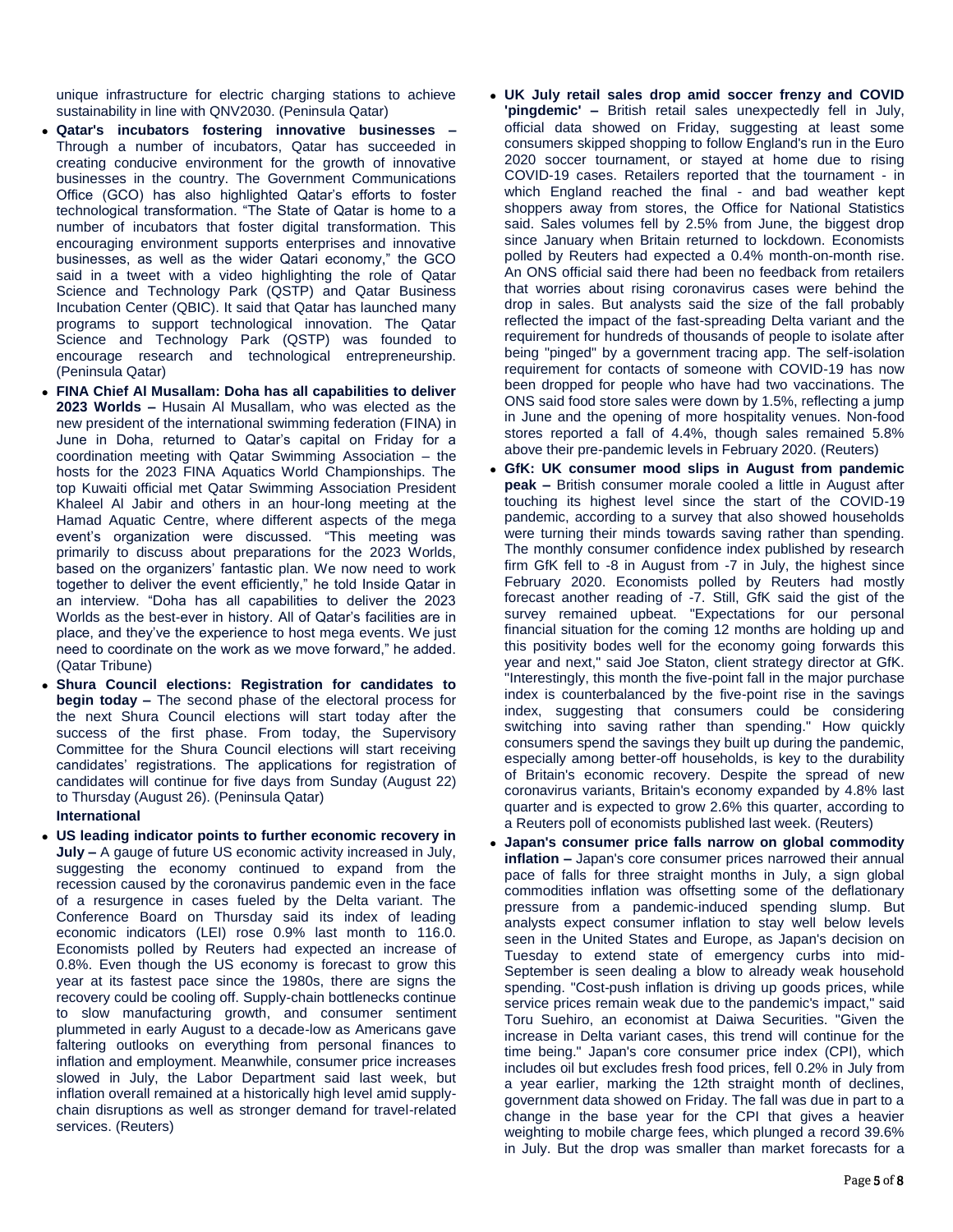0.4% fall and a 0.5% decrease in June due to the boost from rising food and fuel costs, including a 19.6% spike in gasoline bills. Prices of refrigerators and air conditioners, as well as accommodation fees, also rose in a sign some households were keen to spend after hunkering down during repeated stop-andgo state of emergency curbs. But the pent-up demand is still too weak for companies to pass on rising costs to households as aggressively as their counterparts in western economies, analysts say. The drop in Japan's consumer prices contrasts sharply with moves in wholesale prices, which spiked 5.6% in July to mark the fastest annual increase in 13 years. (Reuters)

- **Japan July core CPI falls 0.2% YoY –** Japan's core consumer prices fell 0.2% in July from a year earlier, government data showed on Friday. The fall in the core consumer price index, which includes oil products but excludes fresh food prices, compared with a median market forecast for a 0.4% drop. (Reuters)
- **Chinese ports choke over 'zero tolerance' COVID-19 policy –** Several Chinese ports are facing congestion as vessels due to call at Ningbo are being diverted and cargo processing is slowed partly due to stricter disinfection measures under China's "zero-tolerance" coronavirus policy. On Tuesday, more than 50 container vessels were queuing at Ningbo port, China's second largest marine centre, Refinitiv data showed, up from 28 on Aug. 10 when a COVID-19 case was reported at one of its terminals. Leading international shipping groups have warned their clients of delays and route adjustments. At least 14 vessels operated by CMA CGM, five Maersk vessels and four Hapag-Lloyd ships have decided to skip Ningbo, while dozens of vessels are adjusting their schedules, the shipping groups said. China's economy is losing momentum as a result of new coronavirus restrictions and global supply chains face further strains with the curbs adding to queues at major Chinese transportation hubs, already stretched by a resurgence of consumer spending, shortage of container ships and logjams at ports. China's Ministry of Transportation has ordered all ports to have special teams to deal with foreign vessels and required their crews to have health certificates or negative tests before allowing them to load and discharge cargos. Ports also have their own rules, with some applying additional precautions to vessels that stopped at ports in high-risk regions, such as India, Laos or Russia, in the past 21 days. "China's zero tolerance policy is good for the pandemic but bad for the supply chain," said Dawn Tiura, Chief Executive Officer of Sourcing Industry Group, a U.S.-based association for the sourcing and procurement industry. "This timing is very tough considering the uptick in back-to-school and return-to-work shopping in addition to the upcoming holiday shopping season." (Reuters)

# **Regional**

- **IFSB: Islamic banking grows 4.3% in 2020 –** The Islamic banking segment's performance grew by 4.3% in 2020, compared to 12.4% in 2019. As of Q3 2020, the Islamic banking segment accounts for 68.2% (72.4% in 2019) of the total value of Islamic Financial Services Industry (IFSI) assets, the declining share being mainly due to increased prominence of the Islamic Capital Market (ICM) segment. This is as per the Islamic Financial Services Board (IFSB), which issued the ninth edition of its annual flagship publication i.e. the Islamic Financial Services Industry Stability Report 2021. The report provides updates on the key trends in growth and developments, analytical and structural outlooks, as well as examines the resilience of the IFSI against the Covid-19 shock and other vulnerability factors across the Islamic banking, Islamic capital market and takaful segments. (Zawya)
- **Saudi Arabia looks for free trade agreement with 11 countries in exports push –** Saudi Arabia is looking for more

trading partners under free trade agreements as the country aims at increasing non-oil exports share in GDP. The kingdom is resuming negotiations for free trade agreements with 11 countries, Okaz paper reported, citing a circular by the Federal of Saudi Chambers (FSC) to all chambers of commerce operating in the Kingdom, based on a directions of the General Authority for Foreign Trade (GAFT). Target countries are China, India, Pakistan, Australia, New Zealand, Britain, Indonesia, the Philippines, Bangladesh, Sri Lanka, and the USA. The Kingdom aims to export services including transport, distribution, professional and financial services, communication services, postal services as well as express mail, media, hotel, construction and contracting, education and training, travel and tourism, environmental, and entertainment. (Zawya)

- **Saudi wealth fund PIF buys stake in Italian supercar maker Pagani –** Saudi Arabia's sovereign wealth fund has agreed to buy a minority stake in Italian supercar maker Horacio Pagani SpA. The investment by the Public Investment Fund, which is part of a long-term strategic partnership with the Italian company, will support the hypercar maker's development, the companies said in a joint statement on Thursday. The Pagani family will keep full control of the company, with the PIF joining Italian minority shareholders Nicola Volpi and Emilio Petrone, according to a statement. (Zawya)
- **Saudi Arabia lodges WTO dispute over EU chemical duties –** Saudi Arabia said European Union anti-dumping duties on imports of mono-ethylene glycol in June violated World Trade Organization rules, according to a document published Thursday on the WTO's website. Mono-ethylene glycol is a key component in the production of polyester fibers, film, plastic bottles and engine coolant. EU imports of the substance from Saudi Arabia fell to \$197mn in 2020, down from \$316mn in 2019 and \$434mn in 2018, according to the Geneva-based International Trade Center. Saudi Arabia says the EU's duties violate key provisions of the WTO Anti-Dumping Agreement, the General Agreement on Tariffs and Trade and the Dispute Settlement Understanding. (Bloomberg)
- **UAE Central Bank issues new guidelines on hawala transactions –** The Central Bank of the UAE issued fresh guidance on anti-money laundering and combatting the financing of terrorism for Registered Hawala Providers in the UAE and Licensed Financial Institutions (LFIs) that provide services to RHPs. The new guidance, which came into effect on Wednesday, will help in effective implementation of the statutory AML/CFT obligations for RHPs and LFIs, the central bank said. It also takes Financial Action Task Force (FATF) standards and guidance into account. Hawala is the traditional practice of transferring money using non-bank settlement methods. Since the transactions provide anonymity, the practice is known to be used as a method of money laundering. (Zawya)
- **UAE-based Emirates Global Aluminum refinances \$5.5bn debt –** Emirates Global Aluminum, which is owned by Abu Dhabi state fund Mubadala and Investment Corporation of Dubai, has refinanced a \$5.5bn corporate debt to boost its balance sheet and reduce leverage. In a statement on Thursday, the industrial company said the senior unsecured loan cuts by \$1bn the size of its existing seven-year \$6.5bn loan facility, which was earlier signed in 2019. It also reprofiles EGA's scheduled debt repayments and extends them by 2.5 years. "The terms include a mechanism that delivers material reductions in the cost of debt to EGA," the statement noted. (Zawya)
- **Dubai's SWVL buys on-demand bus service Shotl –** Dubaibased transport startup, SWVL is acquiring a controlling stake in Shotl, a mass transit platform that partners with municipalities and corporations to provide on-demand bus and van services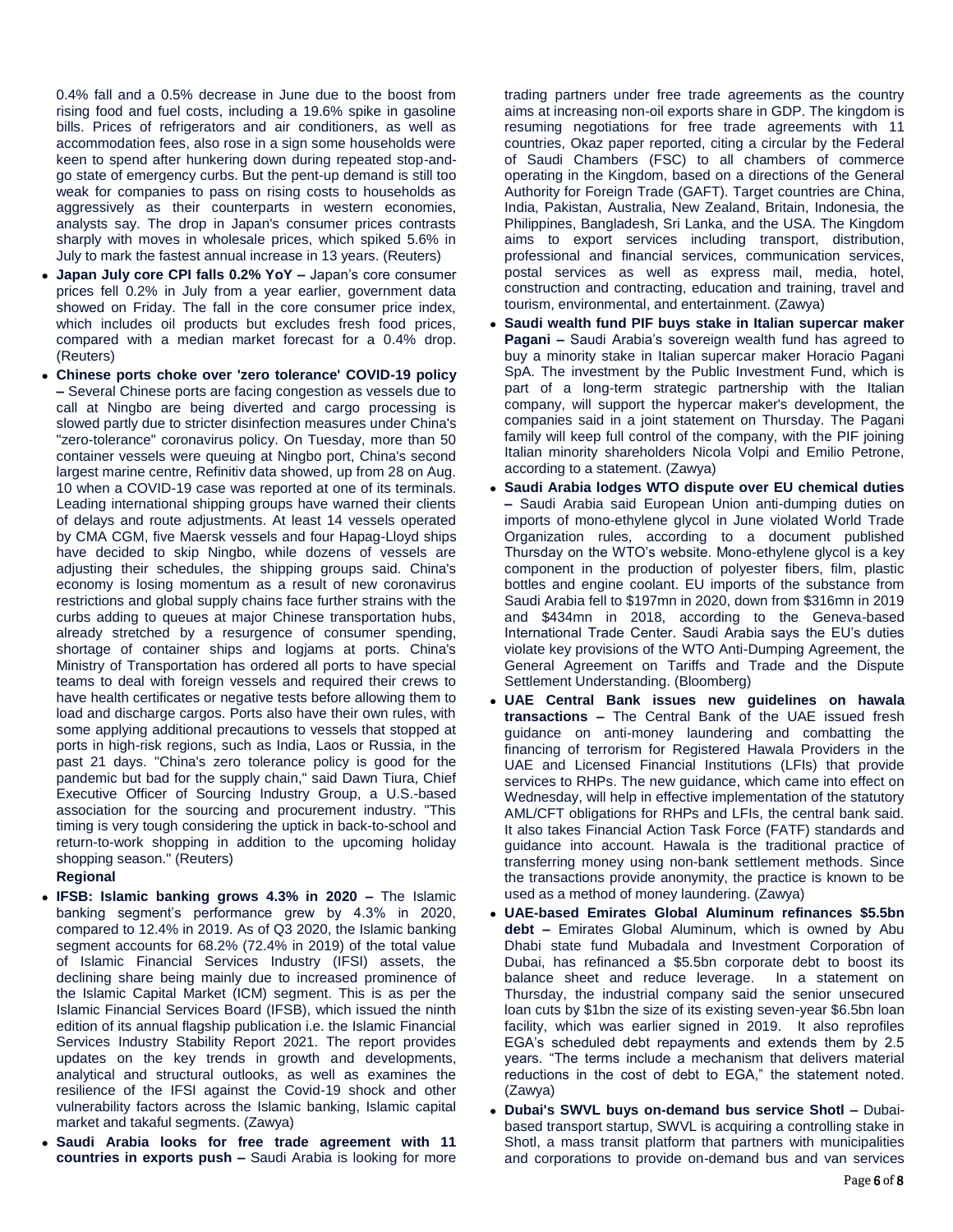across Europe, LATAM and APAC. Shotl has a presence across 22 cities in 10 countries including Brazil and Japan and has over 350,000 bookings to date. The platform has more than 10 percent market share in Europe is focused in solving challenges posed by transportation voids in suburbs, cities and campuses with an on -demand platform that is simple to use, flexible, and sustainable, SWVL said in a statement. SWVL did not reveal the size of the transaction but said the deal is expected to close in the fourth calendar quarter of 2021, subject to customary closing conditions. (Zawya)

- **Dubai records 365,632 tons exports, 260,001 tons imports in dhow trade during 1H2021 - Dubai is seeing a strong** revival in wooden dhow trade this year due to the recent establishment of the Marine Agency for Wooden Dhows, with wooden dhow exports reaching 365,632 tons and imports reaching 260,001 tons in the first half of 2021. Established by the Ports, Customs and Free Zone Corporation (PCFC) in July 2020 to streamline and regulate the activity of the traditional vessels in the emirate's waters, the Marine Agency for Wooden Dhows facilitated the entry of more than 5,383 wooden ships into the ports of the emirate in the first half of 2021 carrying merchandise from countries across the MENA region and beyond. (Zawya)
- **Dubai's DP World says first-half profit jumps almost 52% -**Dubai's DP World said on Thursday profit jumped almost 52% in the first half of 2021, fueled by higher consumer spending and a rebound in global trade since the coronavirus pandemic. DP World, one of the world's biggest port operators, said profit attributable to owners of the company jumped to \$475mn in the period ended June 30, from \$313mn last year. Revenues rose 21% to \$4.95bn, from \$4.0bn in the year earlier period, the company said in a statement. (Reuters)
- **Three Gorges said to near deal for Dubai renewable firm**  Alcazar - State-owned China Three Gorges Corp. is nearing a deal to acquire Dubai -based wind and solar developer Alcazar Energy Partners, people with knowledge of the matter said, in one of China's biggest pushes yet into Middle Eastern renewable energy. A consortium led by Three Gorges is in advanced talks to buy Alcazar Energy for about \$500mn, the people said, asking not to be identified because the information is private. An announcement could come as soon as the next few days, according to the people. The deal could serve as a springboard for China to increase clean energy investments in the Middle East. Chinese companies have put their money into oil and gas in the likes of Iraq and the UAE for years, but have only recently taken an interest in renewables in the region. (Bloomberg)
- **Kuwait Projects Downgraded to Ba2 by Moody's –** Moody's Investors Service has today downgraded Kuwait Projects Company Corporate Family Rating (CFR) to Ba2 from Ba1 and the Probability of Default Rating (PDR) to Ba2 -PD from Ba1 -PD. Concurrently, Moody's downgraded to (P)Ba2 from (P)Ba1 the provisional ratings assigned to the senior unsecured \$3bn Euro Medium Term Note (EMTN) program issued by Kuwait Projects Co SPC Limited and to Ba2 from Ba1 the ratings on the backed senior unsecured bonds due in 2023, 2026 and 2027 issued by Kuwait Projects Co SPC Limited. Moody's also affirmed Kuwait Projects Co SPC Limited's (P)NP backed short term rating. The outlook on all ratings remains negative. (Bloomberg)